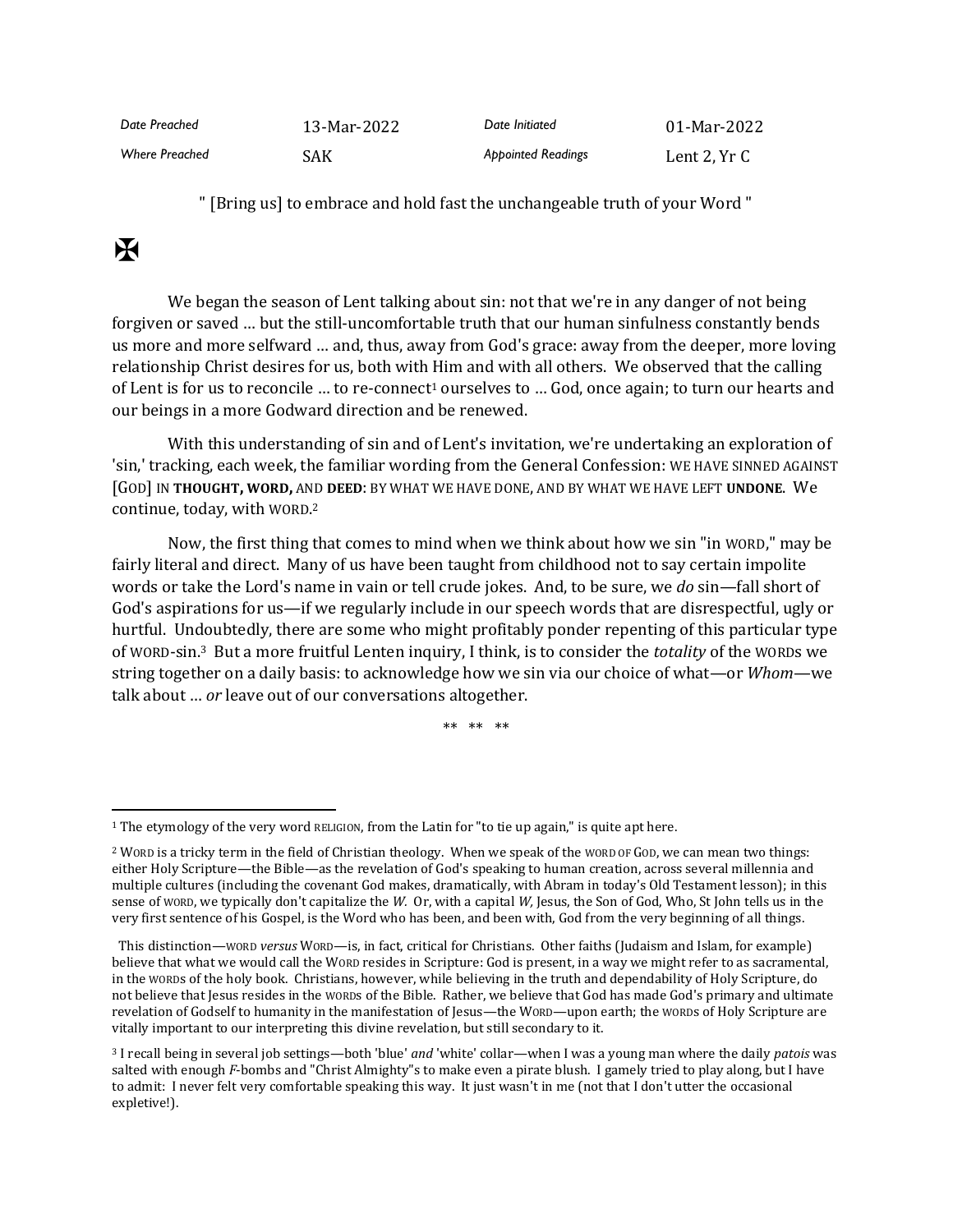A quick query on the always-authoritative (!) internet indicates that an adult typically speaks anywhere from five- to eight-thousand words per day. Each day, our speech runs from the banal to the bracing: from the weather to the Russian invasion. Using WORDs, we rehearse the past and dream the future … update and comfort and complain to friends and co-workers … praise the two-legged members of our family and discipline the four-legged ( **|** and *vice versa!*). We tell stories, tell jokes, and maybe even tell a few white lies. We talk politics and we talk sports; we talk current events, and we talk shop.

But amidst this daily deluge of words, consider: **|** How often do we *talk Jesus?* How many stories do we tell others about our faith or our being saved? We are comfortable, in this day and age, sharing with others intimate details of medical procedures … or baring our souls in grief or rage … or announcing our opinion about virtually any matter under the sun: from the coffee at Wilson's to the fate of humanity in the face of global climate change. Why is it, then, that so many of us—and I *don't* exclude myself here—clam up or get flop sweat at the prospect of bringing into a conversation even a *brief* mention of the One in Whom we "live and move and have our being" (Acts 17:28)?

In our defense, there are a couple of cultural explanations for this reticence. One is good manners: We've been trained from youth not to talk about religion for fear of stirring up an argument or sowing division or disrespecting diversity. Another is modernity itself: the highly secular, science-driven age we live in. Speaking about what Jesus has taught us or the depth of our love for Him ... let alone introducing a divine and mysterious<sup>4</sup> God into a discussion of the brutal reality of world affairs or the unrelenting objectivity of science … might get us branded as 'quaint' or 'superstitious' … even 'foolish.' But such silence takes a toll on us. We have been conditioned to suppress the basic, primal Christian instinct to share the Good News: the WORD of God, in Jesus; the WORD that we delight to read and pray and sing and eat and drink in this space, every single Sunday … but that rarely, if ever, crosses our lips any *other* day of the week.

This Lent, we have been talking about sin as *selfwardness:* as the force in us that warps our souls back toward ourselves, rather than allowing them to be carried toward a more open, more conscious communion with God. And the selfwardness of editing Jesus out of our WORDs is two-fold. For one thing, it is self*ish*: Jesus expressly tells us to go out and make disciples of all the world (Mt 28:19); not to hide our light—*His* light—under a basket, but to set it on a lampstand, for everyone to see (Mt 5:14-16). In not giving voice to Jesus in our daily WORDs, we are guilty of keeping Him all to ourselves.

For another—and this is more subtle—when Jesus doesn't live in our daily WORDs, we stunt our faith; deprive it of the deepening and blossoming that take place when we speak His Name to others. A fundamental—and life-changing—aspect of our faith life is *saying* with our mouths what we believe in our hearts. The import of the Creed in our faith formation lies *at least* as much in the *act* of our saying at every Sunday at Eucharist … as in our intellectual subscription to its every doctrine. What we pray **|** shapes what we believe. 5

<sup>4</sup> *Cf* the Greek μυστήριον, a word that can mean "sacrament."

<sup>5</sup> This is the formula of Prosper of Aquitaine from the fifth century: *Lex orandi, lex credendi*—how we pray dictates (or influences) what we believe. (Technically, Prosper wrote, *"ut legem credendi lex statuat supplicandi":* so that the law (or way) of praying [he's referring to the liturgy of the Church] may constitute the law (or way) of believing."